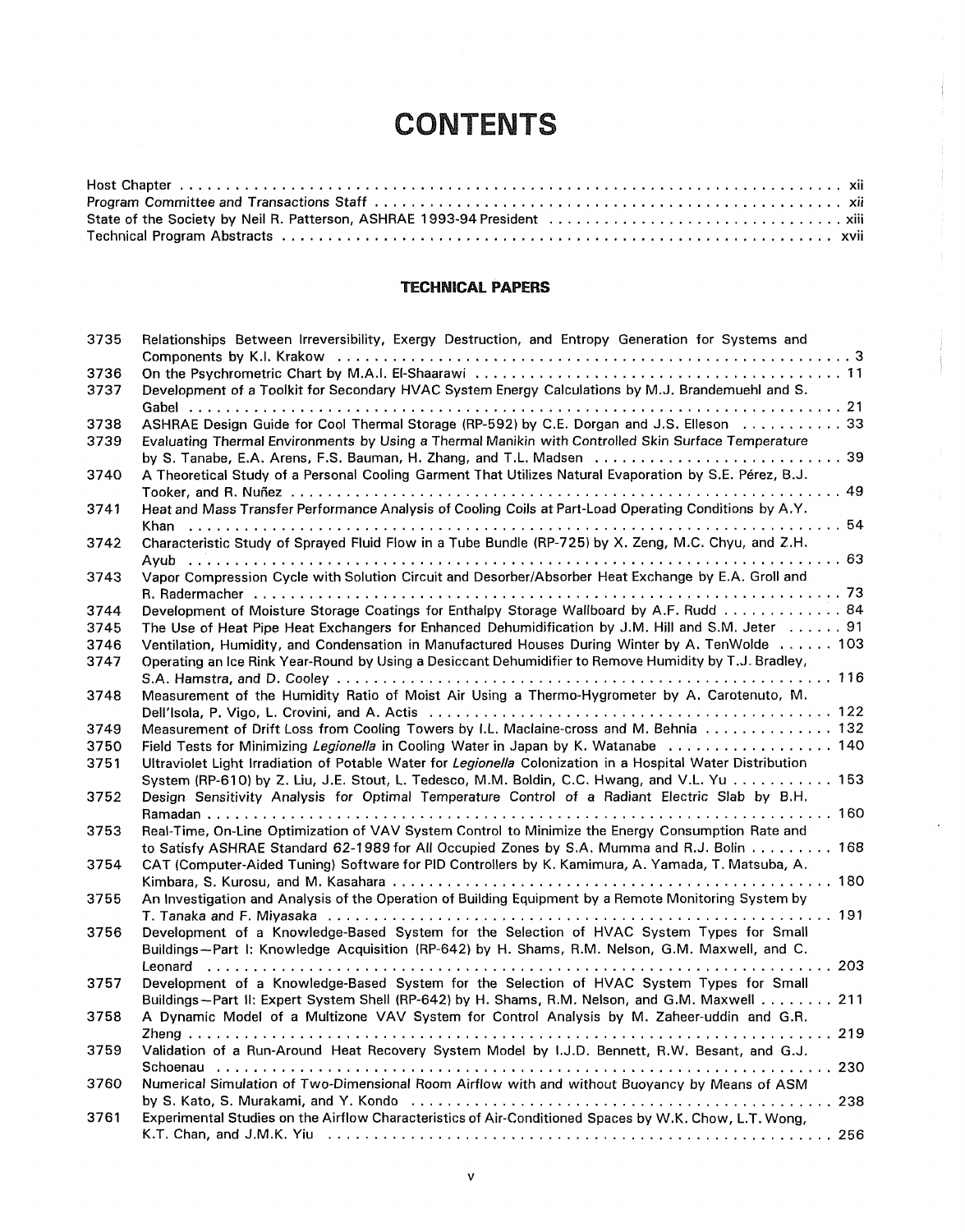| 3762         | Duct Fitting Data Enhancements and Data Base Development (RP-574) by R.D. Delahoussaye and F.C.                                                                                     |
|--------------|-------------------------------------------------------------------------------------------------------------------------------------------------------------------------------------|
| 3763         | Predicting the Temperature, Humidity, Pressure, and/or Density Effects on Velocity Instrumentation (RP-<br>698) by R. George, F. Finaish, H.J. Sauer, Jr., and R.H. Howell  274     |
| 3764         | Development of a Building Component Air Leakage Data Base (RP-438) by D.G. Colliver, W.E. Murphy,                                                                                   |
| 3765         | <b>Not Available</b>                                                                                                                                                                |
| 3766         | Performance Evaluation of an Air-Gap Insulation System by K.E. Herold and L.A.G. Breton 306                                                                                         |
| 3767         | Energy Performance of Hotels in Ottawa by R.G. Zmeureanu, Z.A. Hanna, P. Fazio, and J.G. Silverio 314                                                                               |
| 3768         | Two-Phase Flow of R-22 Through Short-Tube Orifices by Y. Kim and D.L. O'Neal  323                                                                                                   |
| 3769         | Rational Approximations of the Two-Phase Thermodynamic Properties of Nonazeotropic Refrigerant                                                                                      |
| 3770         | Moisture Solubility in R-123 and R-134a (RP-602) by J.S. Thrasher, R. Timkovich, H.P.S. Kumar, and S.L.                                                                             |
| 3771         | An Improved Equation of State for R-134a by C.-C. Piao, M. Noguchi, H. Sato, and K. Watanabe 358                                                                                    |
| 3772         | Overall Efficiency of a Straight Fin with Combined Heat and Mass Transfer by G. Wu and T.-Y. Bong 367                                                                               |
| 3773         | Surface Irregularity Effects of Droplets and Retained Condensate on Local Heat Transfer to Finned Tubes                                                                             |
|              |                                                                                                                                                                                     |
| 3774         | Longitudinal Fin Conduction in Multipass Cross-Counterflow Finned-Tube Heat Exchangers by M.K. Heun                                                                                 |
| 3775         | Energy Performance Evaluation of Fenestration Patterns in Non-Daylit Peripheral Office Spaces by O.A.                                                                               |
|              |                                                                                                                                                                                     |
| 3776         | Experimental and Simulated Performance of Optimal Control of Building Thermal Storage by F.B. Morris,                                                                               |
|              |                                                                                                                                                                                     |
| 3777<br>3778 | Performance Characteristics of Reversible Heat-Activated Systems by K.I. Krakow 415<br>Design of Embedded Snow-Melting Systems--Part 1: Heat Requirements-An Overall Assessment and |
|              |                                                                                                                                                                                     |
| 3779         | Design of Embedded Snow-Melting Systems: Part 2, Heat Transfer in the Slab-A Simplified Model by I.B.                                                                               |
| 3780         | A Procedure for Optimizing Coils in a Run-Around Heat Exchanger System by I.J.D. Bennett, R.W. Besant,                                                                              |
|              |                                                                                                                                                                                     |
| 3781         | Simulation and Performance Analysis of Triple-Effect Absorption Cycles by G. Grossman, M. Wilk, and                                                                                 |
|              |                                                                                                                                                                                     |
| 3782         | An Air-Conditioning Control System Using Variable-Speed Water Pumps by R.H. Green  463                                                                                              |
| 3783         | Performance Improvement of a Variable-Speed Controlled Scroll Compressor for Household Air                                                                                          |
|              | Conditioners by M. Takebayashi, K. Sekigami, I. Tsubono, H. Kohsokabe, K. Suefuji, and K. Inaba 471                                                                                 |
| 3784         | Energy Management in Central HVAC Plants Using Neural Networks (RP-518) by P.S. Curtiss, M.J.                                                                                       |
| 3785         | Effect of Automatic Sprinkler Protection on Smoke Control Systems (RP-677) by J.R. Mawhinney and G.T.                                                                               |
|              |                                                                                                                                                                                     |
| 3786         | Numerical Calculation of Room Air Motion-Part 1: Math, Physics, and CFD Modeling (RP-464) by A.J.                                                                                   |
|              |                                                                                                                                                                                     |
| 3787         | Numerical Calculation of Room Air Motion-Part 2: The Continuity Constraint Finite Element Method for                                                                                |
|              | Three-Dimensional Incompressible Thermal Flows (RP-464) by P.T. Williams, A.J. Baker, and R.M.                                                                                      |
|              | Numerical Calculation of Room Air Motion-Part 3: Three-Dimensional CFD Simulation of a Full-Scale                                                                                   |
| 3788         | Room Air Experiment (RP-464) by P.T. Williams, A.J. Baker, and R.M. Kelso  549                                                                                                      |
|              |                                                                                                                                                                                     |

## **SYMPOSIUM PAPERS**

| NO-94-1 Combustion Turbine Inlet Cooling with Thermal Energy Storage                                                          |  |
|-------------------------------------------------------------------------------------------------------------------------------|--|
| An Overview of the Progress and the Potential of Thermal Storage in Off-Peak Turbine Inlet Cooling by                         |  |
|                                                                                                                               |  |
| Inlet Air Cooling for a Combustion Turbine Using Thermal Storage by E.I. Mackie  572                                          |  |
| Combustion Turbine Inlet Air Cooling Using Ammonia-Based Refrigeration for Capacity Enhancement by                            |  |
| J.A. Ebeling, L. Beaty, and S.K. Blanchard et al., with contact the contract of the St. Section of the St. Section of the St. |  |
| Performance and Economics of CT Inlet Air Cooling Using Chilled-Water Storage by J.S. Andrepont 587                           |  |
| Gas Turbine Inlet-Air Chilling at a Cogeneration Facility by A.D. Hall, J.C. Stover, and R.L. Breisch 595                     |  |
|                                                                                                                               |  |

## **NO-94-2 Advances in Flow and Heat Transfer in Heat Exchangers** II

Evaporative Characteristics of R-12, R-134a, and MP-39 at Low Mass Fluxes by J.P. Wattelet, J.C. Chato,

A.L. Souza, and B.R. Christoffersen ................................................. 603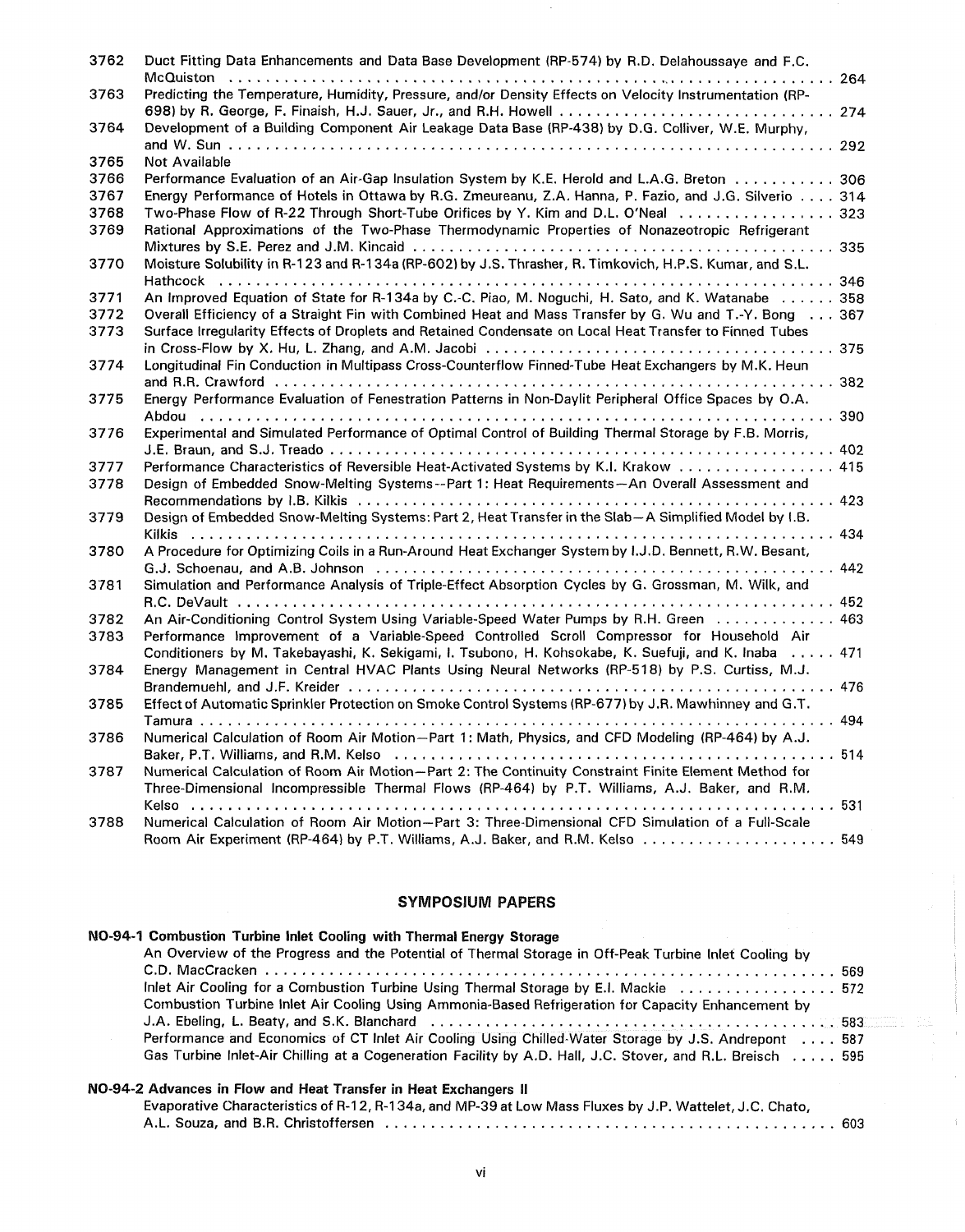| Natural Convection Effects in Fully Developed Laminar Flow Inside Uniformly Heated Inclined Tubes by<br>Control of EHD Heat Transfer Enhancement Rates in a Tube-Bundle Gas-to-Gas Heat Exchanger by S.S.                                                                                                                                                                                                           |  |
|---------------------------------------------------------------------------------------------------------------------------------------------------------------------------------------------------------------------------------------------------------------------------------------------------------------------------------------------------------------------------------------------------------------------|--|
| Numerical Investigation of Wall Conduction Effects on Laminar Mixed Convection in Inclined Circular                                                                                                                                                                                                                                                                                                                 |  |
| Boiling Heat Transfer of Acetone and Water Mixtures on Plain and Integral-Fin Tube Geometries by A.-A.S.                                                                                                                                                                                                                                                                                                            |  |
| NO-94-3 International Symposium on Atrium Performance, Part II<br>Daylighting Prediction and Sunlighting Strategies for Atrium Design in Hot Climates by L.L. Boyer and K.D.                                                                                                                                                                                                                                        |  |
| Experiences with Naturally Ventilated Atria by P. Simmonds  683<br>Instrumentation System for Evaluating Daylighting Performance in Sunlit Atria with Design-Stage Scale                                                                                                                                                                                                                                            |  |
| NO-94-4 What Engineers Should Know About Testing and Balancing<br>What Engineers Need to Know About Testing and Balancing by W.D. Bevirt  705<br>What Should the Design Engineer Expect the Testing, Adjusting, and Balancing Agency to Do? by G.                                                                                                                                                                   |  |
| Testing and Balancing for the 1990s by C.N. Lawson and R.W. Gerdon  720                                                                                                                                                                                                                                                                                                                                             |  |
| NO-94-5 Advances in Flow and Heat Transfer in Heat Exchangers I<br>Heat Exchanger Analysis for Nonazeotropic Refrigerant Mixtures by M.Y. Poz and J.C. Conklin 727<br>Condensation of R-113 on Enhanced Surfaces by T.-N. Nguyen and J.A. Orozco 736<br>Experimental Evaluation of Internal Condensation of Refrigerants R-12 and R-134a by M.K. Dobson, J.C.                                                       |  |
| A Survey of Generalized Momentum Transfer Correlations for Selected Compact Heat Exchangers by R.G.                                                                                                                                                                                                                                                                                                                 |  |
| NO-94-6 HVAC for People-1<br>A Data Base for Determining the Decrease in Clothing Insulation Due to Body Motion by E.A. McCullough<br>Common Elements in the Design and Operation of Thermal Comfort and Ventilation Systems by L.G.<br>Thermal Comfort Models Based on Field Measurements by G. Gan and D.J. Croome  782<br>Thermal Insulation Provided by Chairs by E.A. McCullough, B.W. Olesen, and S. Hong 795 |  |
| NO-94-7 Open Cooling Water Systems<br>Open Chilled-Water Systems for Free Cooling-A Simple Concept That Lacks Simplicity by W.J. Coad 805<br>A Winter Cooling Tower Operation for a Central Chilled-Water System by T.L. White  811<br>The Application of Cooling Towers for Free Cooling by J.C. Hensley  817<br>Enhancement of Free-Cooling Opportunities through Tertiary Pumping by J. Ocejo  824               |  |
| NO-94-8 Building Operation Applications of Computer Technology<br>Delay Time Determination Using an Artificial Neural Network by S.-H. Huang and R.M. Nelson  831<br>See also Technical Paper 3784                                                                                                                                                                                                                  |  |
| Rule Development and Adjustment Strategies of a Fuzzy Logic Controller for an HVAC System: Part<br>Rule Development and Adjustment Strategies of a Fuzzy Logic Controller for an HVAC System: Part                                                                                                                                                                                                                  |  |
| NO-94-9 Part-Load and Seasonal Efficiencies of Large (> 300,000 Btu/h) Space-Heating Boilers, Part II<br>Field Validation of Diagnostic Techniques for Estimating Boiler Part-Load Efficiency by R.W. Landry, D.E.<br>Application of Short-Term Diagnostic Methods for Measuring Commercial Boiler Losses by M.S.                                                                                                   |  |
| Field Study of "Real World" Gas Steam Boiler Seasonal Efficiency by T.M. Tierney and C.J. Fishman 891                                                                                                                                                                                                                                                                                                               |  |
| NO-94-10 Animal Facility Ventilation: Design Concepts and Effects on Animal and Human Physiology<br>Evaluation of the Environmental Conditions in a Filter-Capped Cage Using a One-Way Airflow System by                                                                                                                                                                                                            |  |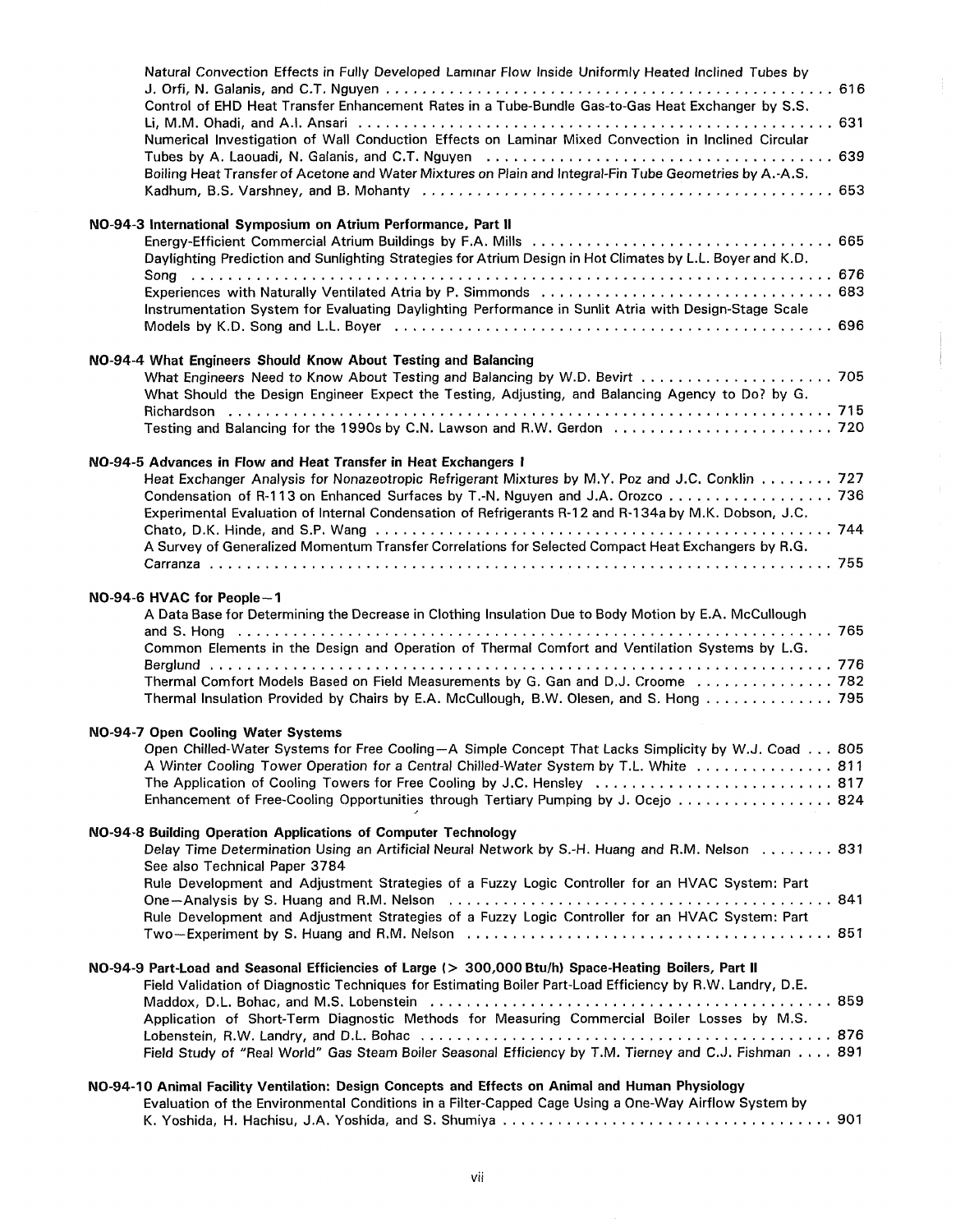| Dynamics of Aerosol Deposition in a Swine Building: A Pilot Study by Y. Zhang, E.M. Barber, W.T. Martin,                                                                                                                                                                                                                                                                                                                                                                              |
|---------------------------------------------------------------------------------------------------------------------------------------------------------------------------------------------------------------------------------------------------------------------------------------------------------------------------------------------------------------------------------------------------------------------------------------------------------------------------------------|
| An Individually Ventilated Caging System for Laboratory Rats by R.G. Maghirang, G.L. Riskowski, P.C.                                                                                                                                                                                                                                                                                                                                                                                  |
|                                                                                                                                                                                                                                                                                                                                                                                                                                                                                       |
| NO-94-11 Recent Research in Service Water Heating<br>Annual Cycling Characteristics of Components in Gas-Fired Combination Space/Water Heating Systems<br>New Hot-Water Use Data for Five Commercial Buildings (RP-600) by W.H. Thrasher and D.W.                                                                                                                                                                                                                                     |
| Detailed Water Heating Simulation Model by C.C. Hiller, A.I. Lowenstein, and R.L. Merriam 948<br>Gas-Fired Water Heater Performance Studies Used to Validate a Computer Program by D.D. Paul, J.G.<br>Murray, G.R. Whitacre, J.J. Crisafulli, G.S. Holderbaum, R.J. Hemphill, and R.C. Rinholm 956                                                                                                                                                                                    |
| NO-94-12 Smoke Control Technology<br>Fire Tower Tests on Vestibule Pressurization for Protection of Stairshafts by G.T. Tamura 981<br>Effect of Opening Stairwell Doors on the Performance of a Stairshaft Pressurization System by G.K. Yuill<br>See also Technical Paper 3785                                                                                                                                                                                                       |
|                                                                                                                                                                                                                                                                                                                                                                                                                                                                                       |
| NO-94-13 The Control of Radiant Systems<br>Comparative Experimental Study of Performance of Radiant Floor-Heating Systems and a Wall Panel<br>Control Strategies for Combined Heating and Cooling Radiant Systems by P. Simmonds 1031<br>A Comparative Study of Proportional Flux-Modulation and Various Types of Temperature-Modulation<br>Approaches for Radiant Floor-Heating System Control by S.B. Leigh and C.R. MacCluer 1040                                                  |
| NO-94-14 Advances in Fenestration Analysis and Testing                                                                                                                                                                                                                                                                                                                                                                                                                                |
| A Test Method for the Determination of Window Solar Heat Gain Coefficient by S.J. Harrison and S.J. van                                                                                                                                                                                                                                                                                                                                                                               |
| A New Method for Predicting the Solar Heat Gain of Complex Fenestration Systems-I. Overview and<br>A New Method for Predicting the Solar Heat Gain of Complex Fenestration Systems-2. Detailed                                                                                                                                                                                                                                                                                        |
| Measurement of the Exterior Convective Film Coefficient for Windows in Low-Rise Buildings by M.                                                                                                                                                                                                                                                                                                                                                                                       |
| Spectrally Selective Glazings for Residential Retrofits in Cooling-Dominated Climates by E.S. Lee, D.<br>1097                                                                                                                                                                                                                                                                                                                                                                         |
| NO-94-15 Refrigeration System and Refrigerant Choices for District Cooling                                                                                                                                                                                                                                                                                                                                                                                                            |
| Air Conditioning with Ammonia for District Cooling by S.J. Toth  1117<br>Comparison of Ammonia with Other Refrigerants for District Cooling Plant Chillers by W.F. Stoecker 1126<br>District Energy with Trigenerated Ammonia Cooling by T.R. Casten  1136<br>Phased Distribution System Decoupling and Refrigerant Management for a Multi-Plant District Cooling<br>System by D.E. Guldenzoph (and account contract of the contract of the contract of the system by D.E. Guldenzoph |
| NO-94-16 Solutions to Room Air Movement Problems                                                                                                                                                                                                                                                                                                                                                                                                                                      |
| Stratified Flow in Rooms with a Cold Vertical Wall by P. Heiselberg  1155<br>Stratified Flow in a Room with Displacement Ventilation and Wall-Mounted Air Terminal Devices by P.V.                                                                                                                                                                                                                                                                                                    |
| Criterion for Establishing Similar Two-Dimensional Wall Jet Airflow Patterns in Confined Spaces by N. Adre                                                                                                                                                                                                                                                                                                                                                                            |
| Experimental Investigation of Planar Turbulent Jet in Enclosures by M.Y. Poz 1182<br>Improved Calculation of Air Distribution in an Auditorium by M. Tarnopolsky 1195                                                                                                                                                                                                                                                                                                                 |
| The experiment of the property of the control of the second theory of the second theory of the second theory of the second theory of the second theory of the second theory of the second theory of the second theory of the s<br>NO-94-17 Modeling and Simulation of Thermal Storage                                                                                                                                                                                                 |
| Development of a Fundamentally Based Stratified Thermal Storage Tank Model for Energy Analysis                                                                                                                                                                                                                                                                                                                                                                                        |
| Calculations by S.P. Gretarsson, C.O. Pedersen, and R.K. Strand  1213<br>Control Strategies and Energy Consumption for Ice Storage Systems Using Heat Recovery and Cold Air                                                                                                                                                                                                                                                                                                           |
|                                                                                                                                                                                                                                                                                                                                                                                                                                                                                       |

 $\frac{1}{3}$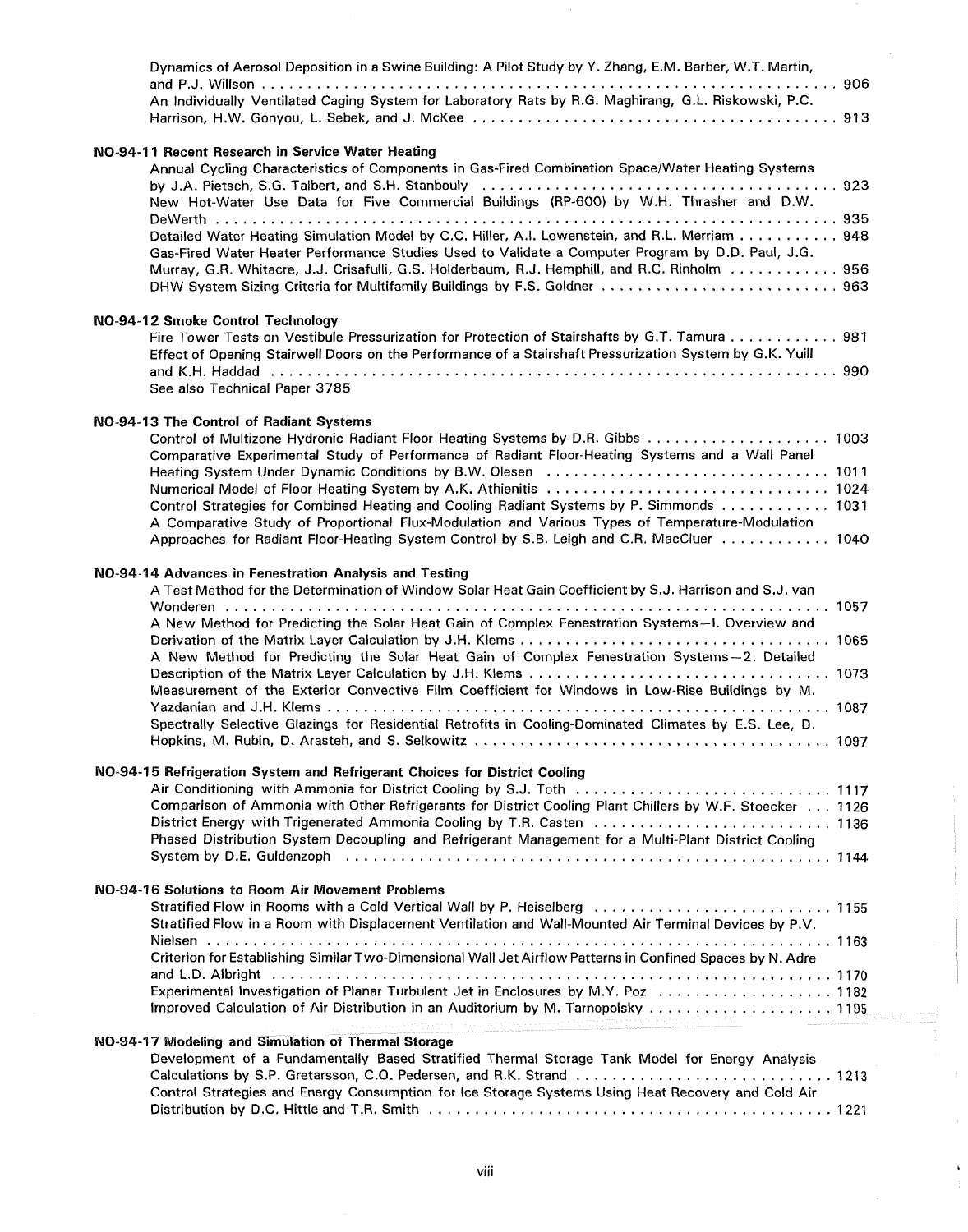| Development of Direct and Indirect Ice-Storage Models for Energy Analysis Calculations by R.K. Strand,                                                                                                    |  |  |
|-----------------------------------------------------------------------------------------------------------------------------------------------------------------------------------------------------------|--|--|
| Dynamic Simulation of Encapsulated Ice Stores-Part 2: Model Development and Validation by D.                                                                                                              |  |  |
|                                                                                                                                                                                                           |  |  |
| NO-94-18 Biological Laboratories: Hoods, Exhaust, and Supply Systems<br>Biological Laboratory Ventilation and Architectural and Mechanical Implications of Biological Safety                              |  |  |
| Design Considerations for Laboratory Facilities Using Molecular Biology Techniques by C.G. Simons and                                                                                                     |  |  |
| Methods of Exhausting a Biological Safety Cabinet (BSC) to an Exhaust System Containing a VAV                                                                                                             |  |  |
|                                                                                                                                                                                                           |  |  |
| NO-94-19 Recommended Practices for Controlling Moisture in Crawl Spaces, Part 1<br>A Review of the Regulatory and Technical Literature Related to Crawl Space Moisture Control by W.B.                    |  |  |
| Comparison of Ambient Conditions and Wood Moisture Contents in Crawl Spaces in a California                                                                                                               |  |  |
| Reduction of Moisture in Wood Joists in Crawl Spaces-A Study of Seventeen Houses in Southern New                                                                                                          |  |  |
| Crawl Space Moisture Conditions in New and Existing Northwest Homes by G.A. Tsongas  1325                                                                                                                 |  |  |
| NO-94-20 Refrigerator-Freezer Energy Performance: Model and Laboratory Evaluations                                                                                                                        |  |  |
| Measurement of Refrigerator Component Performance by R.N. Reeves, C.W. Bullard, and R.R.                                                                                                                  |  |  |
|                                                                                                                                                                                                           |  |  |
| Evaluation of R-134a and R-152a as Working Fluids in a Domestic Refrigerator/Freezer by J. Pannock, R.                                                                                                    |  |  |
| Development and Testing of a High-Efficiency Refrigerator by Q. Zhou, J. Pannock, and R.                                                                                                                  |  |  |
| Investigation of Design Options for Improving the Energy Efficiency of Conventionally Designed                                                                                                            |  |  |
| NO-94-21 The Role of System and Utility Energy Consumption Monitoring in Commissioning                                                                                                                    |  |  |
| Commissioning the ACT <sup>2</sup> Project Pilot Demonstration by G.J. Brohard and B.L. Krieg 1371<br>Commissioning through Digital Controls and Advanced Monitoring System-A Project Perspective by P.C. |  |  |
|                                                                                                                                                                                                           |  |  |
| Expanding the Scope of Commissioning: Monitoring Shows the Benefits by W.E. Koran 1393<br>Commissioning Process and Roles of Players by H.M. Güven and S.T. Spaeth 1400                                   |  |  |
| NO-94-22 Recommended Practices for Controlling Moisture in Crawl Spaces-Part II                                                                                                                           |  |  |
| Investigation of Crawl Space Performance in British Columbia by D.W. Fugler and S.D. Moffatt 1411                                                                                                         |  |  |
| Three Surveys of Subfloor Moisture in New Zealand by H.A. Trethowen  1427                                                                                                                                 |  |  |
| Airflow through Crawl Space Foundation Vents by C.A. DeWitt and J.M. Bunn 1439                                                                                                                            |  |  |
| NO-94-23 Evaluating EMCS Control Strategies by HVAC Emulation                                                                                                                                             |  |  |
| The Reproducibility of Tests on Energy Management and Control Systems Using Building Emulators by                                                                                                         |  |  |
| Design, Construction, and Commissioning of Building Emulators for EMCS Applications by S. Wang, P.                                                                                                        |  |  |
|                                                                                                                                                                                                           |  |  |
| Methodology for Assessing the Quality of Building Energy Management Systems by C.J. Visier, H. Vaezi-                                                                                                     |  |  |
| Using Emulators to Evaluate the Performance of Building Energy Management Systems by G.E. Kelly, W.B.                                                                                                     |  |  |
| A New Emulator and a Method for Using It to Evaluate BEMS by S.H. Kärki and V.E. Lappalainen 1494                                                                                                         |  |  |
| NO-94-24 More on Primary-Secondary Pumping                                                                                                                                                                |  |  |
| Single-Pipe Hydronic System Design and Load-Matched Pumping by W.C. Stethem  1507                                                                                                                         |  |  |
| Why Consider a Primary-Secondary Hydronic Pumping System? by R.A. Hegberg  1516                                                                                                                           |  |  |